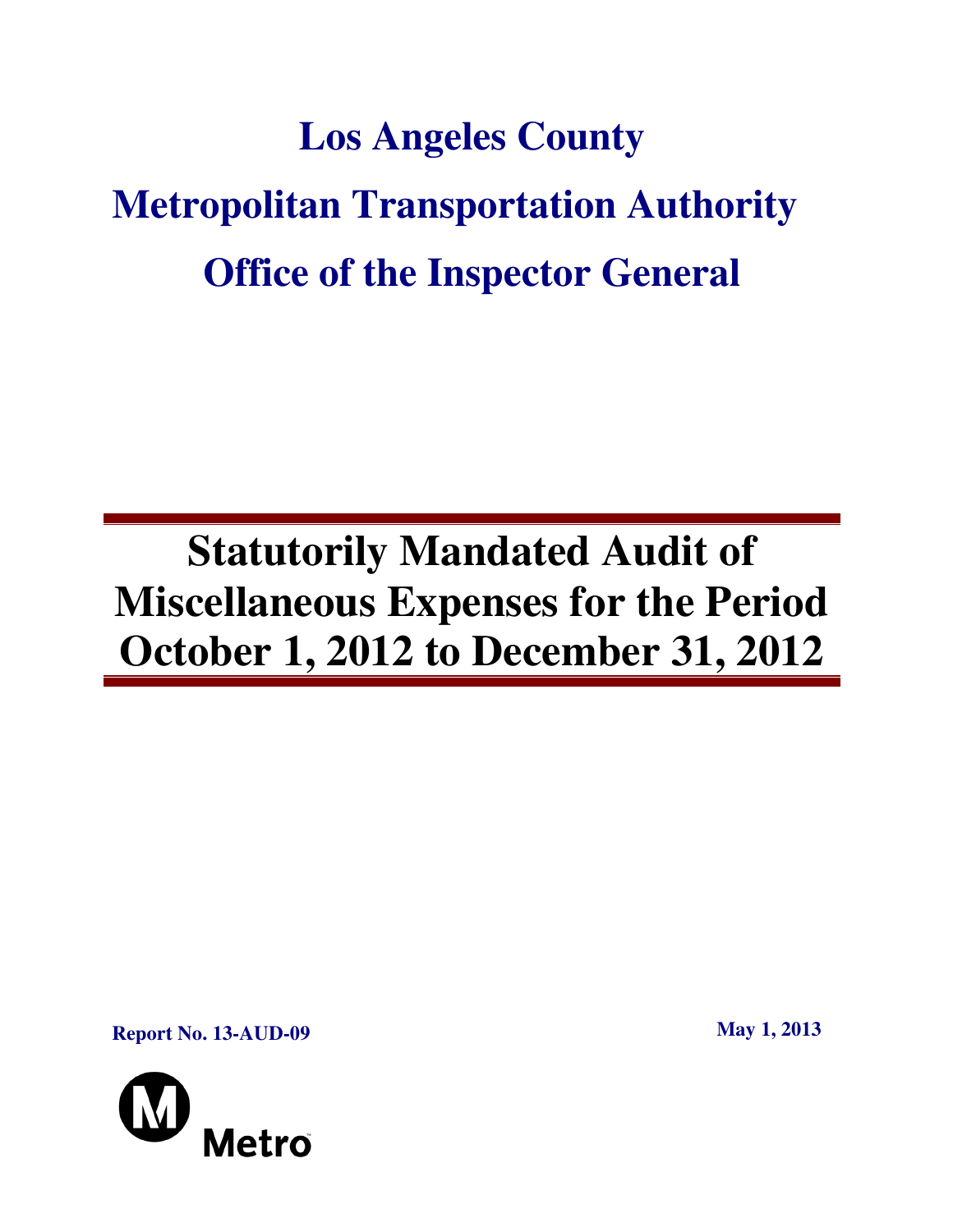## TABLE OF CONTENTS

#### **Page**

| $\boldsymbol{\mathcal{D}}$ |
|----------------------------|
|                            |
|                            |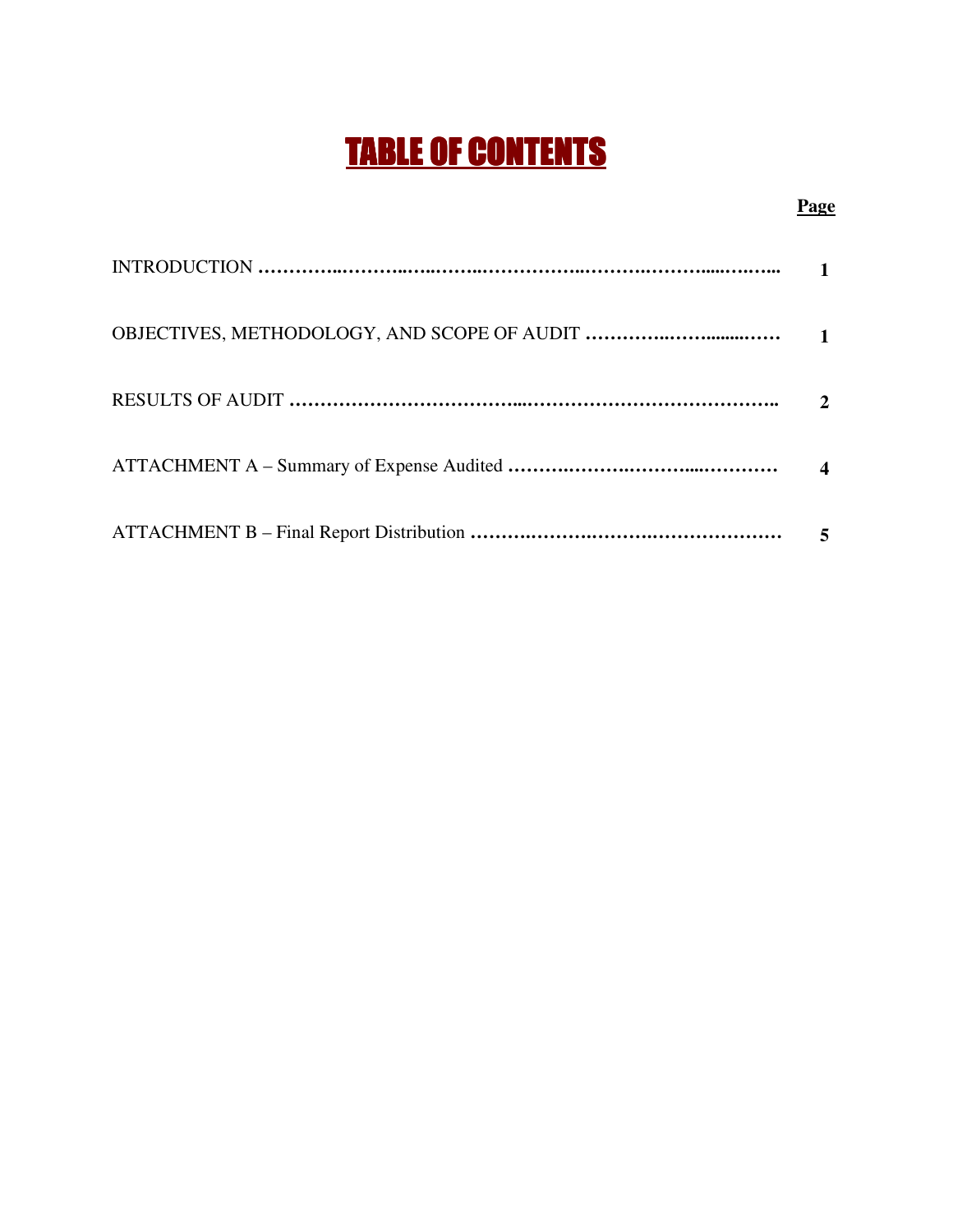

Los Angeles, CA 90017



**DATE:** May 1, 2013

**TO:** Metro Chief Executive Officer Metro Board of Directors

Jack Shigetoni

**FROM:** Jack Shigetomi Deputy Inspector General - Audits

**SUBJECT:** Report on the Statutorily Mandated Audit of Miscellaneous Expenses for the Period October 1, 2012, to December 31, 2012 (Report No. 13-AUD-09)

## **INTRODUCTION**

The Office of the Inspector General (OIG) performed an audit of miscellaneous expenses for the period of October 1, 2012, to December 31, 2012. This audit was performed pursuant to Public Utilities Code section 130051.28(b) which requires that the Inspector General reports quarterly to the Los Angeles County Metropolitan Transportation Authority (Metro) Board of Directors on certain miscellaneous expenses such as travel, meals and refreshments, private club dues, and membership fees.

## **OBJECTIVES, METHODOLOGY AND SCOPE OF AUDIT**

The objectives of the audit were to determine whether the sampled expenses incurred were:

- Reasonable and in accordance with policies.
- A Adequately supported with receipts, proper approvals, and other appropriate documentation.

Miscellaneous expenses for the period of October 1, 2012, to December 30, 2012, totaled  $$857,005$ ,<sup>1</sup> which were comprised of 698 expense transactions from 7 general ledger accounts. From this total, we selected 30 transactions totaling \$33,167 for review. The 30 transactions were for expenses from the following accounts: Training, Business Meals, Seminar and Conference Fees, Business Travel, and Other Miscellaneous Expenses (see Attachment A). We tested each selected transaction by reviewing supporting documentation such as receipts, purchase logs, travel authorization forms and other supporting documents.

 $\overline{a}$  $1$  This total does not include transactions that were \$200 or less, credits, adjustments, and transactions from the OIG and Ethics Departments. We also excluded certain accounts for which we are planning future audits and accounts with previously identified problems which were brought to management's attention after the period covered by this audit.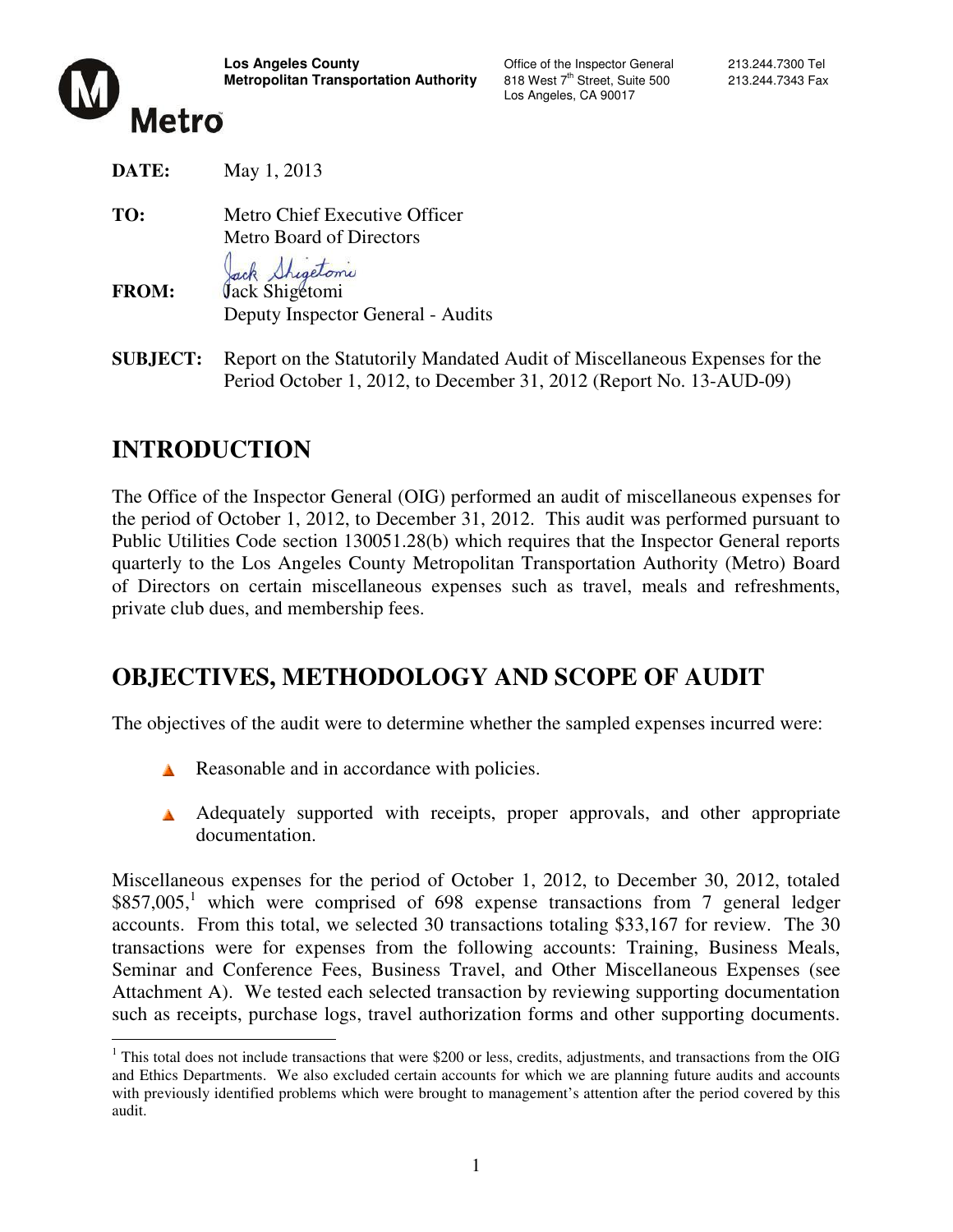#### **Statutorily Mandated Audit of Miscellaneous Expenses for the Period October 1, 2012 to December 31, 2012**

#### **Office of the Inspector General Report No. 13-AUD-09**

We reviewed applicable policies and procedures and interviewed Metro staff when deemed necessary.

This audit was conducted in accordance with Generally Accepted Government Auditing Standards. Those standards require that we plan and perform the audit to obtain sufficient, appropriate evidence to provide a reasonable basis for our findings and conclusions based on our audit objectives. We believe that the evidence obtained provides a reasonable basis for our findings and conclusions based on our objectives.

We relied on computer-processed data provided to us, which detailed information on actual miscellaneous expenses for the period of our review. Although we did not perform a formal reliability assessment of the computer-process data, we determined that the hard copy documents we reviewed were reasonable and generally agreed with the information contained in the computer-processed data. We did not find errors that would preclude us from using the computer-processed data to meet the audit objectives or that would change the conclusions in this report.

## **RESULTS OF AUDIT**

The 30 expense transactions we audited for the period October 1, 2012, to December 31, 2012, generally complied with policies, were reasonable, and were adequately supported. However, we found that compliance with Metro procedures could be improved by assuring that purchase card Cardholders are aware of and follow the requirement to obtain written preapproval for all expenses.

#### **Written Pre-Approval for Purchase Card Expenses**

Metro Rules and Guidelines for the use of purchase cards (P-Cards) require that all purchase expenses be pre-approved by the Approving Official in writing.

"**PREAPPROVAL OF CARDHOLDER PURCHASES.** The Approver must explicitly pre-approve all purchases made by Cardholders in writing. This may be done individually before each purchase, or by providing precise guidelines concerning types or categories of items, and/or by specifying the supplier(s) allowed, etc. All purchases made by Cardholders are presumed to be approved in advance by the Approver."

The Purchase Card Program Manager informed us that these pre-approvals do not need to be turned in unless requested. Therefore, for the 11 P-Card expenses included in our review, we asked the Cardholders to provide copies of the written pre-approvals. We also accepted any relevant department guidance addressing the above policy. We found that for 3 of the 11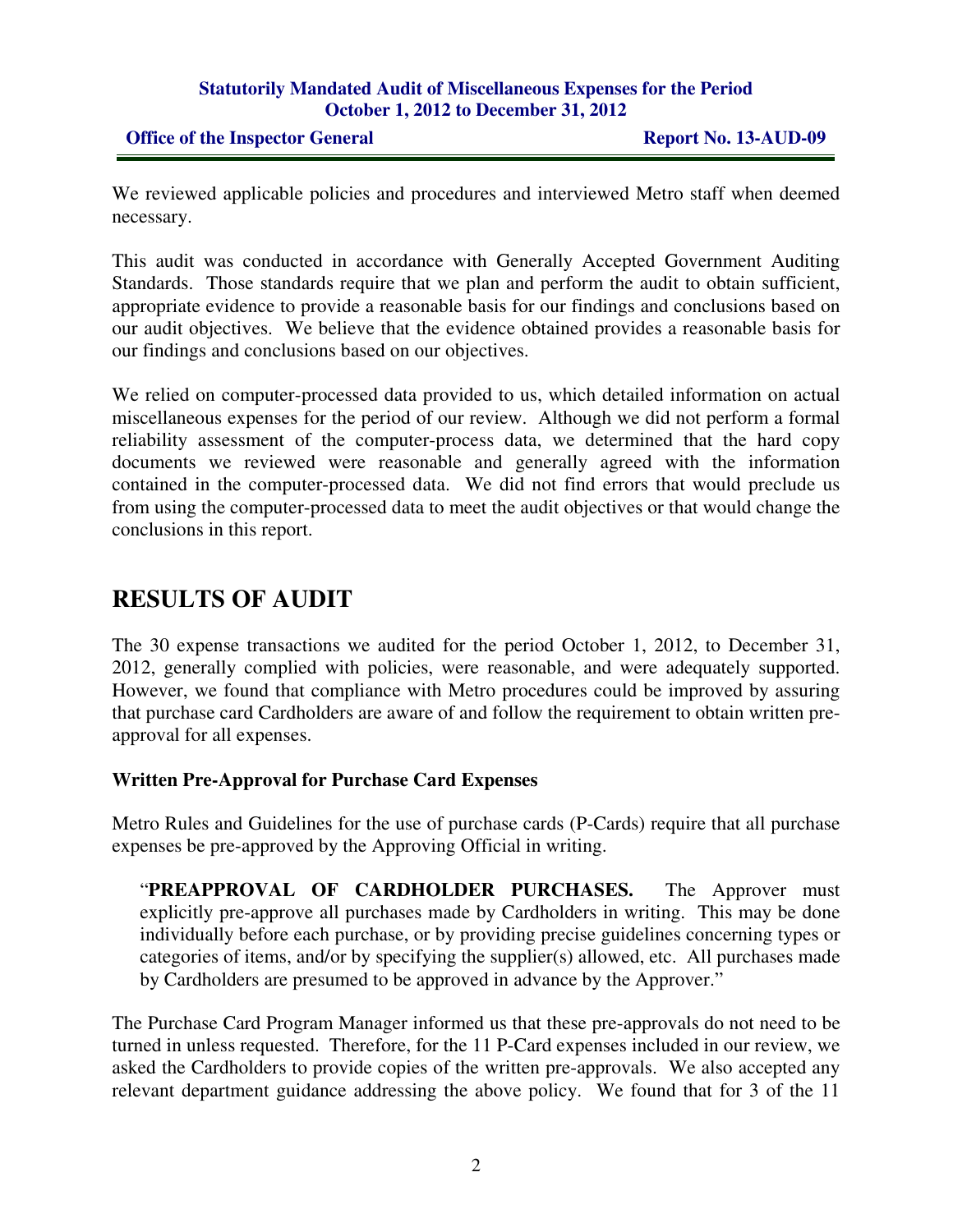#### **Statutorily Mandated Audit of Miscellaneous Expenses for the Period October 1, 2012 to December 31, 2012**

#### **Office of the Inspector General Report No. 13-AUD-09**

expenses, the P-Cardholders did not obtain written pre-approvals. The three Cardholders told us that either:

- 1 Pre-approval was received verbally but not in writing. The manager confirmed verbal pre-approval.
- 2 Written pre-approval was not obtained because the vendor was an approved vendor for that type of expense.
- 3 The Cardholder was unaware of the requirement to document approval in advance.

We discussed this matter with the Purchase Card Program Manager. The Manager advised us that she will initiate action to address this matter. Some options are (1) focusing on this requirement in the mandatory P-Card training course, (2) sending a minder of this requirement to P-Cardholders and Approvers, and (3) emphasizing this requirement on the P-Card webpage. We believe this action should resolve this matter.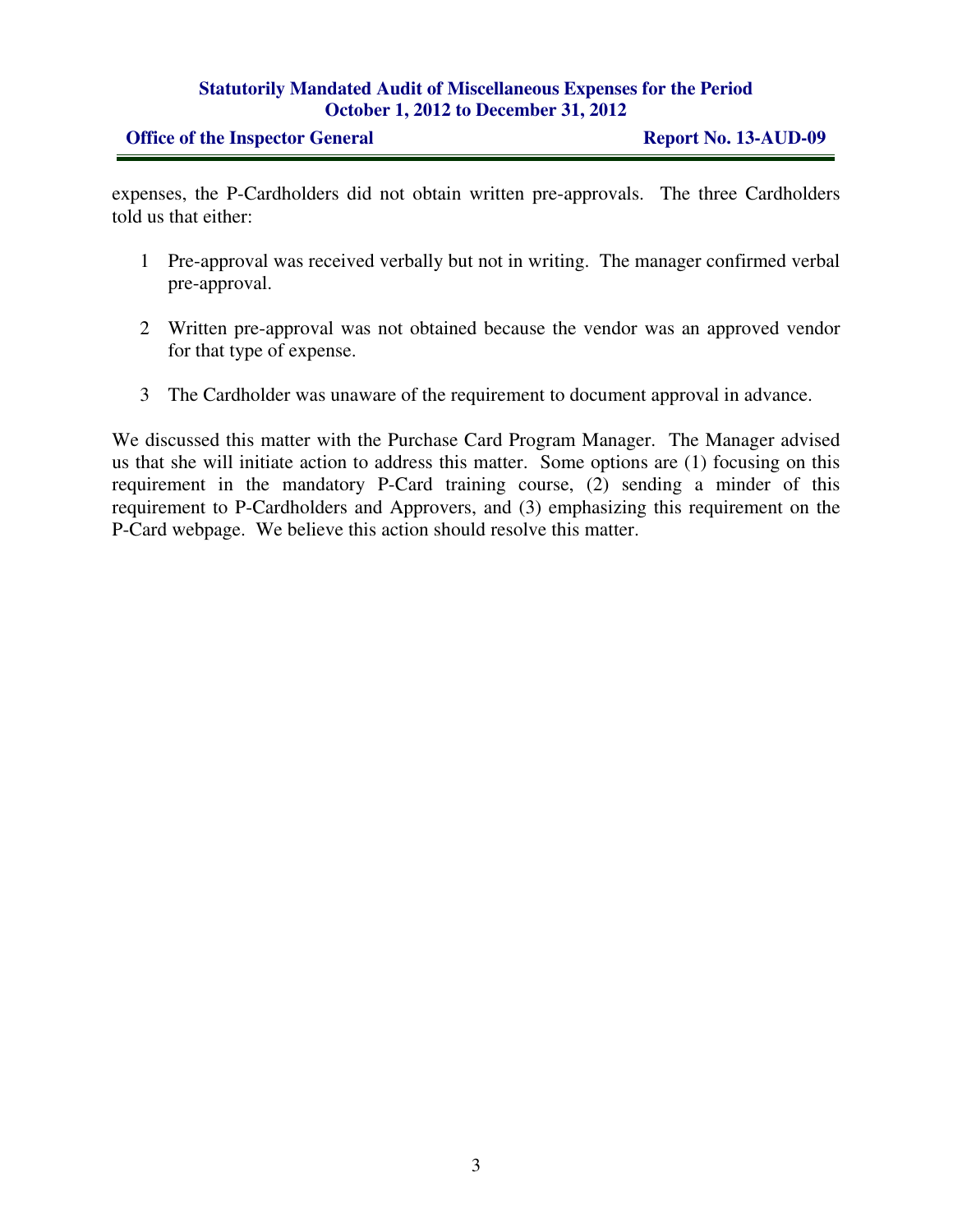## **MANAGEMENT COMMENTS TO DRAFT REPORT**

### **<u>Summary of Expenses Audited</u>**

For the Period from October 1, 2012, to December 31, 2012

| <b>Account</b> | <b>Account Description</b>                | <b>Total</b><br><b>Amount</b> | <b>Sample</b><br><b>Amount</b> |  |
|----------------|-------------------------------------------|-------------------------------|--------------------------------|--|
| 50213          | <b>Training Program</b>                   | \$42,688                      | $\mathbb{S}$<br>200            |  |
| 50903          | <b>Business Meals</b>                     | 37,943                        | 1,733                          |  |
| 50910          | Mileage / Parking                         | 3,134                         | $\Omega$                       |  |
| 50915          | Seminar and Conference Fee                | 85,001                        | 3,758                          |  |
| 50917          | <b>Business Travel</b>                    | 225,249                       | 14,965                         |  |
| 50930          | <b>Employee Activities and Recreation</b> | 6,891                         | $\Omega$                       |  |
| 50999          | <b>Other Miscellaneous Expenses</b>       | 456,099                       | 12,511                         |  |
|                | <b>Totals</b>                             | \$857,005                     | \$33,167                       |  |
|                |                                           |                               |                                |  |